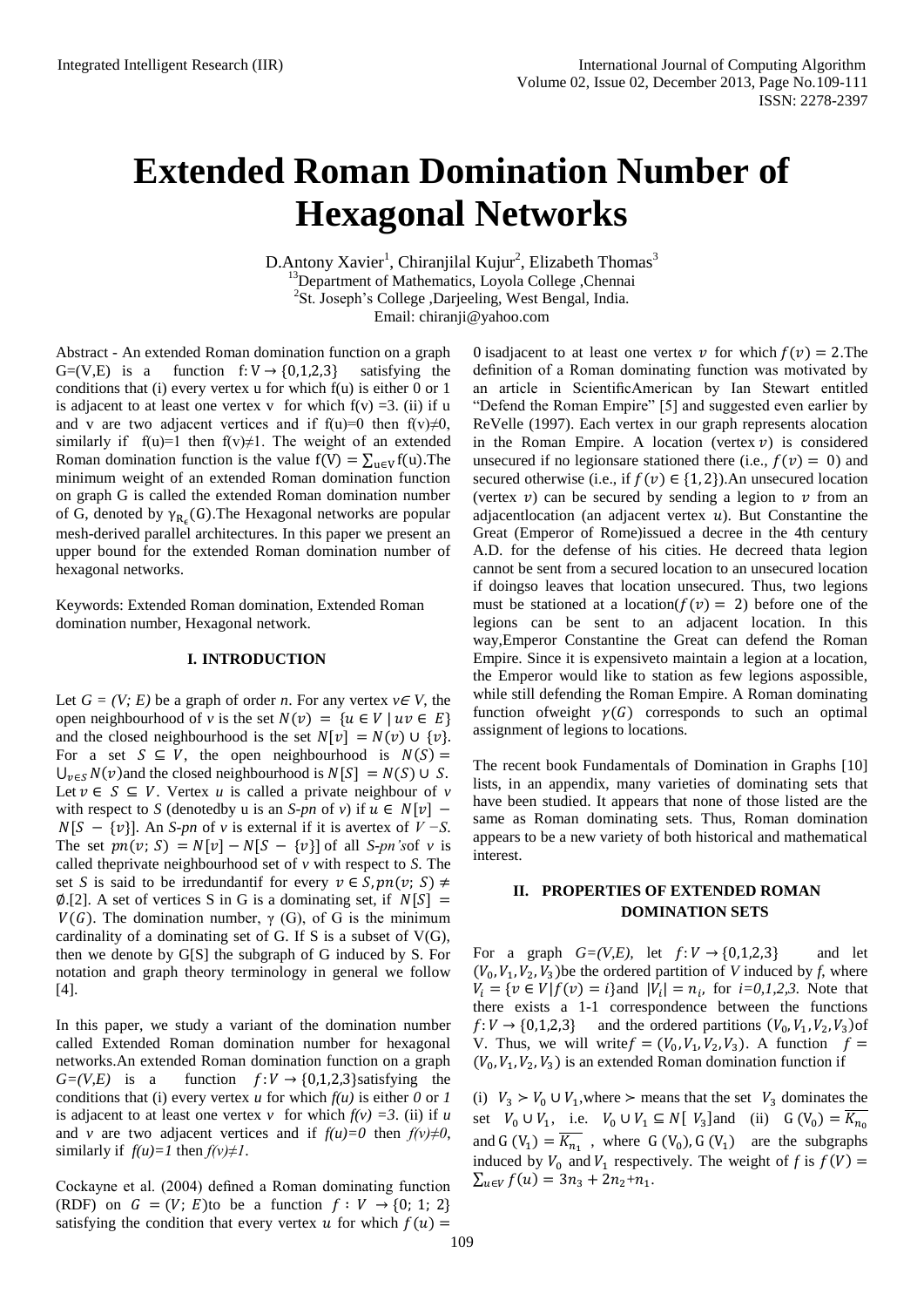We say a function  $f = (V_0, V_1, V_2, V_3)$  is a  $\gamma_{R_c}$ - function if it is an extended Roman domination function and  $f(V)$  =  $\gamma_{R_c}(G)$ .[1]

Proposition 1.[1]

For any graph G of order n,  $\gamma_{R_c}(G) = 2\gamma(G)$  if and only if  $G = \overline{K}_n$ 

Proof: It is obvious that if  $G = \overline{K_n}$  then  $\gamma_{R_n}(G) = 2\gamma(G)$ Now, assume  $\gamma_{R_{\epsilon}}(G) = 2\gamma(G)$ . Let  $f = (V_0, V_1, V_2, V_3)$  be a  $\gamma_{R_{\epsilon}}$ -function,

we know,  $2\gamma(G) \leq 2|V_2| + 2|V_1| \leq 3|V_3| + 2|V_2| + |V_1|$  $\gamma_{R_c}(G)$ .

The equality  $\gamma_{R_{\epsilon}}(G) = 2\gamma(G)$  implies that we have equality in  $2\gamma(G) \leq 2|V_2| + 2|V_1| = 3|V_3| + 2|V_2| + |V_1| = \gamma_{R_{\epsilon}}(G).$ Hence  $|V_1| = 0$  and  $|V_3| = 0$ .  $|V_3| = 0$  implies  $V_0 = \emptyset$ . Therefore,  $\gamma_{R_{\epsilon}}(G) = 2|V_2| = 2|V| = 2n$ . This implies that  $2\gamma(G) =$  $2n \Longrightarrow \gamma(G) = n$ , which, inturn, implies that  $G = \overline{K_n}$ .

Proposition 2.[1]

Let  $f = (V_0, V_1, V_2, V_3)$  be any  $\gamma_{R_c}$ - function . Then

- a) G ( $V_2$ ) the subgraph induced by  $V_2$  has max degree 1.
- b)  $V_2 \cup V_3$  is the dominating set for the graph G.
- c)  $V_3$  dominates  $V_0 \cup V_1$ .
- d) The subgraph induced by  $V_0 \cup V_3$  is either a tree or it is a disconnected graph whose each component is a tree.
- e) The subgraph induced by  $V_1 \cup V_3$  is either a tree or it is a disconnected graph whose each component is a tree.
- f)  $V_3$  is the dominating set for  $G(V_0 \cup V_1 \cup V_3)$ .
- g) Let H=G( $V_0 \cup V_1 \cup V_3$ ) then each vertex  $v \in V_3$  has atleast two H-pn's.(for n>2)

Proposition 3.[1]

For the classes of path  $P_n$ ,

asses of path 
$$
P_n
$$
,  
\n
$$
\gamma_{R_E}(P_n) = \begin{cases}\n\left| \frac{4(n-1)}{3} \right| + 1 & \text{if } n \ge 3. \\
\left| \frac{4n}{3} \right| & \text{if } n < 3.\n\end{cases}
$$

Fig.2. Coordinates of vertices in HX(5).

# **III. UPPER BOUND FOR EXTENDED ROMAN DOMINATION NUMBER OF HEXAGONAL NETWORKS**

Hexagonal networks*HX(n)* are multiprocessor interconnection network based on regular triangular tessellations and this is widely studied in [8].Hexagonal networks have been studied in a variety of contexts. They have been applied in chemistry to model benzenoid hydrocarbons [9], in image processing, in computer graphics [7], and in cellular networks [2]. An addressing scheme for hexagonal networks, and its corresponding routing and broadcasting algorithms were proposed by Chen et al.[8].



Fig.1. HX(5).

Hexagonal networks  $HX(n)$  has  $3n^2 - 3n + 1$  vertices and  $9n^2 - 15n + 6$  edges where n is the number of vertices on one side of the hexagon[8]. The diameter  $2n - 2$ . There are six vertices of degree three which we call as *corner vertices*. There is exactly one vertex *v* at distance *n* − 1 from each of the corner vertices. This vertex is called the *centre* of *HX(n)* and is represented by *O*. Stojmenovic[6] proposed a coordinate system for a honeycomb network. This was adapted by Nocetti et al.[3] to assign coordinates to the vertices in the hexagonal network. In this scheme, three axes,X,YandZparallel to three edge directions and at mutual angle of 120 degrees between any two of them are introduced, as indicated in Fig.2.We call lines parallel to the coordinate axes asX-lines,Y-lines andZlines. HereX=h and X=−k are two X-lineson either side of the X-axis. Any vertex of *HX (n)* is assigned coordinates (x,y,z) in the above scheme. SeeFig.2

Proposition 4.

For a hexagonal network HX  $(n)$ ,  $\gamma_{R_c}(H X(n)) \leq$ 

$$
\begin{cases}\n4n(n-1) \text{ if } n \equiv 0 \bmod 3 \\
4n(n-1)+1 \text{ if } n \equiv 1 \bmod 3\n\end{cases}
$$

 $(4n(n-1) - 2$  if  $n \equiv 2 \mod 3$ 

Proof: We will construct anextended Roman dominationfunction for any given hexagonal network. Given any hexagonal network of dimension *n*, we can have the following three cases;

Case (i): If  $n \equiv 0 \mod 3$ 

Consider the center  $O$  of  $HX(n)$ , assign it with the value 0. Now consider the vertices on the boundary of *HX(2)* which has O as center(i.e.) the vertices of center hexagon of *HX(n)*. We will assign these vertices the values  $\{1,3\}$  alternatively. Then consider the hexagons that are adjacent to the center hexagon, assign their center verticeswith the value 0. Clearly these hexagons have one edge common with the center hexagon with vertex values 1 and 3. Following this assign the values {1,3} alternatively to the vertices of these hexagons. Repeat this process. Finally we will be left out with semi-hexagons or C4,